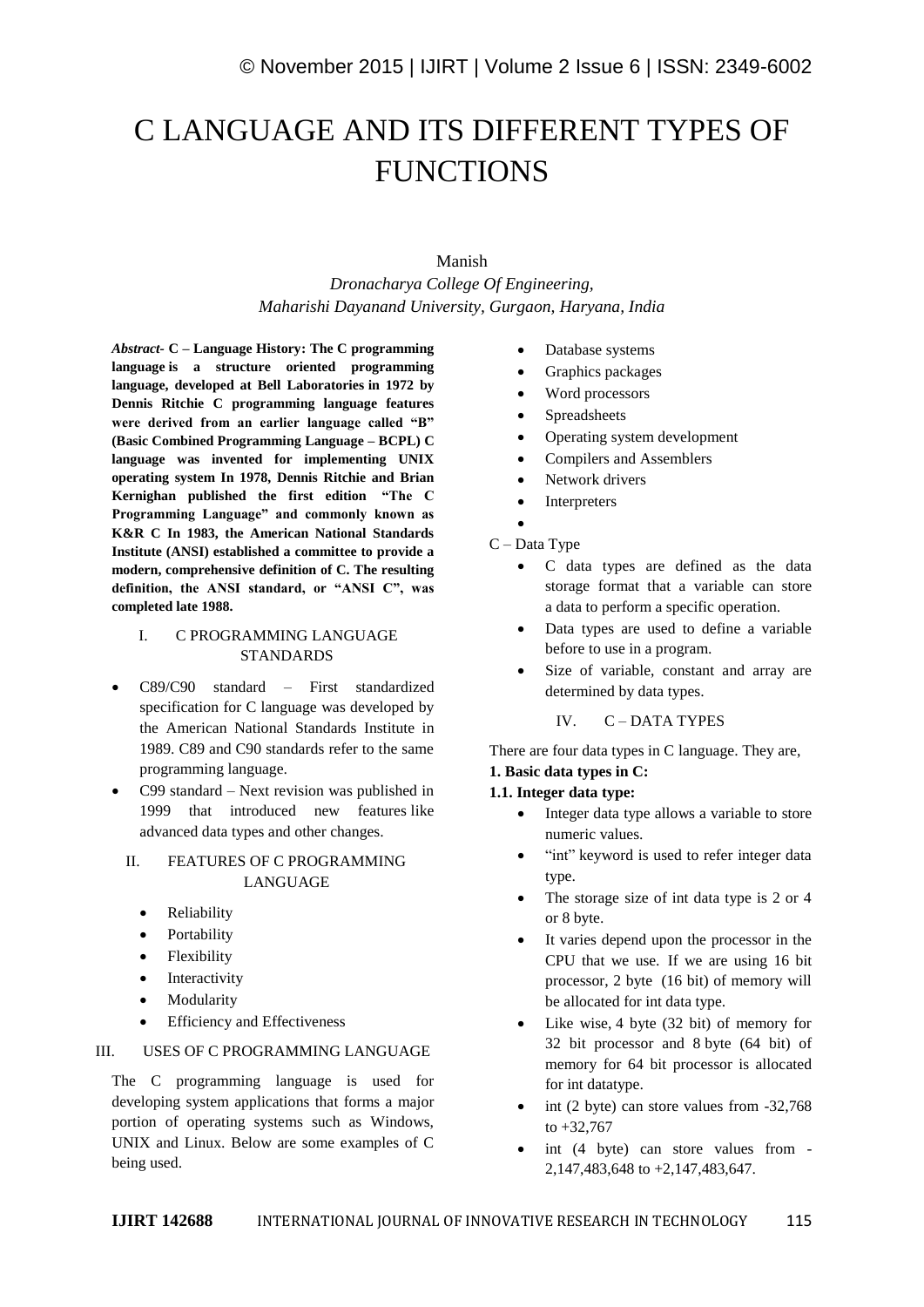If you want to use the integer value that crosses the above limit, you can go for "long int" and "long long int" for which the limits are very high.

### **Note:**

- We can't store decimal values using int data type.
- If we use int data type to store decimal values, decimal values will be truncated and we will get only whole number.
- In this case, float data type can be used to store decimal values in a variable.

# **1.2. Character data type:**

- Character data type allows a variable to store only one character.
- Storage size of character data type is 1. We can store only one character using character data type.
- "char" keyword is used to refer character data type.
- For example, 'A' can be stored using char datatype. You can't store more than one character using char data type.
- Please refer  $C -$  Strings topic to know how to store more than one characters in a variable.

# **1.3. Floating point data type:**

Floating point data type consists of 2 types. They are,

- 1. float
- 2. double

# **1. float:**

- Float data type allows a variable to store decimal values.
- Storage size of float data type is 4. This also varies depend upon the processor in the CPU as "int" data type.
- We can use up-to 6 digits after decimal using float data type.
- For example, 10.456789 can be stored in a variable using float data type.

# **2. double:**

- Double data type is also same as float data type which allows up-to 10 digits after decimal.
- The range for double datatype is from 1E-37 to 1E+37.

# **1.3.2. Modifiers in C:**

 The amount of memory space to be allocated for a variable is derived by modifiers.

- Modifiers are prefixed with basic data types to modify (either increase or decrease) the amount of storage space allocated to a variable.
- For example, storage space for int data type is 4 byte for 32 bit processor. We can increase the range by using long int which is 8 byte. We can decrease the range by using short int which is 2 byte.
- There are 5 modifiers available in C language. They are,
- 1. short
- 2. long
- 3. signed
- 4. unsigned
- 5. long long

# **2. Enumeration data type in C:**

- Enumeration data type consists of named integer constants as a list.
- It start with 0 (zero) by default and value is incremented by 1 for the sequential identifiers in the list.
- Enum syntax in C:

enum identifier [optional] enumerator-list }];

- Enum example in C:
- enum month { Jan, Feb, Mar }; or

 /\* Jan, Feb and Mar variables will be assigned to 0, 1 and 2 respectively by default  $*/$ enum month {  $Jan = 1$ , Feb, Mar }; /\* Feb and Mar variables will be assigned to 2 and 3 respectively by default \*/ enum month { Jan = 20, Feb, Mar }; /\* Jan is assigned to 20. Feb and Mar variables will be assigned to 21 and 22 respectively by default \*/

 The above enum functionality can also be implemented by "#define" preprocessor directive as given below. Above enum example is same as given below.

| #define         | Jan | 20: |
|-----------------|-----|-----|
| #define         | Feb | 21: |
| #define Mar 22; |     |     |

# $\bullet$

# **3. Derived data type in C:**

- Array, pointer, structure and union are called derived data type in C language.
- To know more about derived data types, please visit "C – Array" , "C – Pointer", "C – Structure" and "C – Union" topics in this tutorial.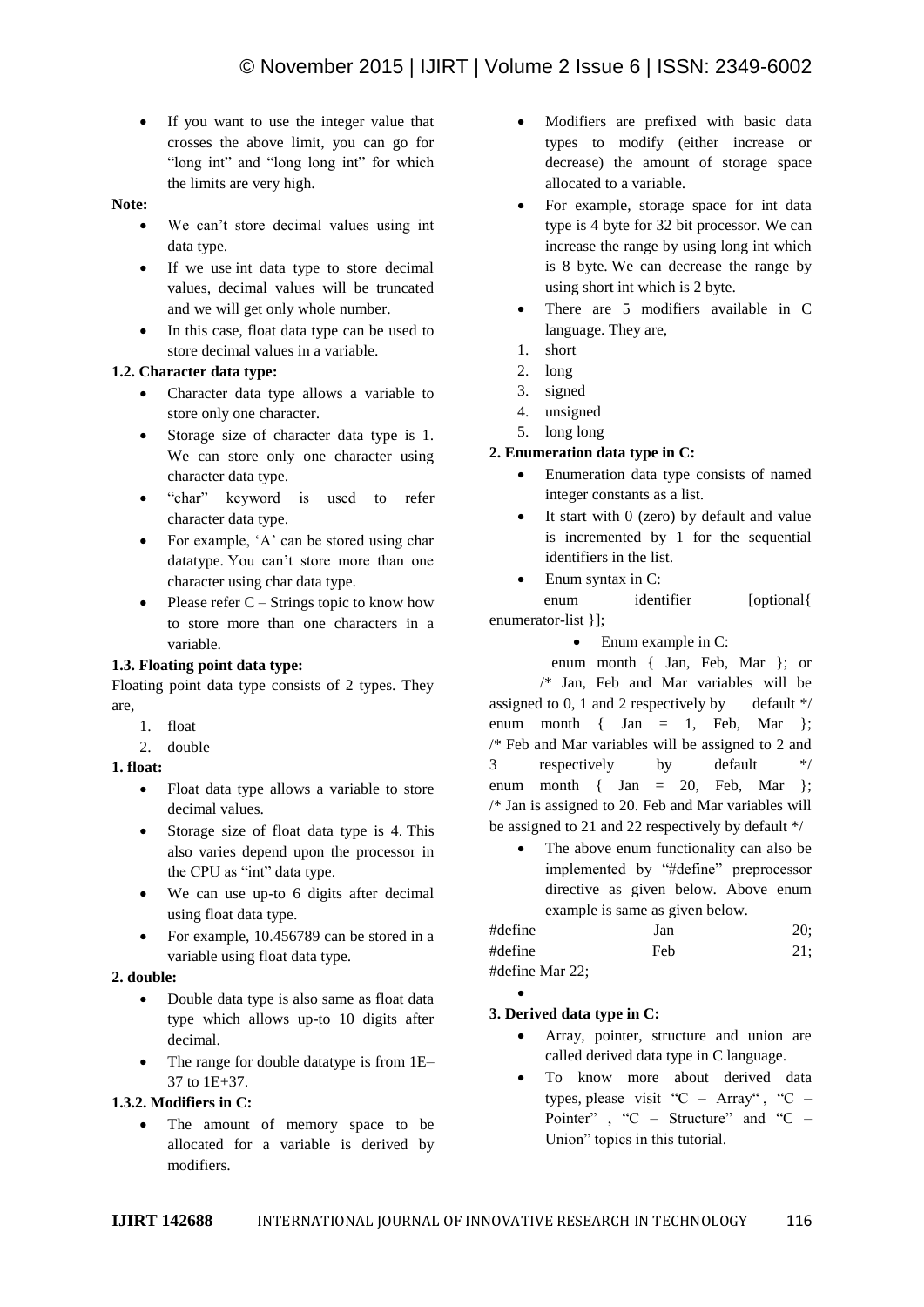# **4. Void data type in C:**

- Void is an empty data type that has no value.
- This can be used in functions and pointers.
- Please visit " $C$  Function" topic to know how to use void data type in function with simple call by value and call by reference example programs.

# V. C – FUNCTION

C functions are basic building blocks in a program. All C programs are written using functions to improve re-usability, understandability and to keep track on them. You can learn below concepts of C functions in this section in detail.

- 1. What is C function?
- 2. Uses of C functions
- 3. C function declaration, function call and definition with example program
- 4. How to call C functions in a program?
	- 1. Call by value
	- 2. Call by reference
- 5. C function arguments and return values
	- 1. C function with arguments and with return value
	- 2. C function with arguments and without return value
	- 3. C function without arguments and without return value
	- 4. C function without arguments and with return value
- 6. Types of C functions
	- 1. Library functions in C
	- 2. User defined functions in C

1.Creating/Adding user defined function in C library

- 7. Command line arguments in C
- 8. Variable length arguments in C

# **1. What is C function?**

A large C program is divided into basic building blocks called C function. C function contains set of instructions enclosed by "{ }" which performs specific operation in a C program. Actually, Collection of these functions creates a C program.

# **2. Uses of C functions:**

- C functions are used to avoid rewriting same logic/code again and again in a program.
- There is no limit in calling C functions to make use of same functionality wherever required.
- We can call functions any number of times in a program and from any place in a program.
- A large C program can easily be tracked when it is divided into functions.
- The core concept of C functions are, reusability, dividing a big task into small pieces to achieve the functionality and to improve understandability of very large C programs.

### **3. C function declaration, function call and function definition:**

There are 3 aspects in each C function. They are,

- Function declaration or prototype This informs compiler about the function name, function parameters and return value's data type.
- Function call This calls the actual function
- Function definition This contains all the statements to be executed.

### **\* example program for C function:**

- As you know, functions should be declared and defined before calling in a C program.
- In the below program, function "square" is called from main function.
- The value of "m" is passed as argument to the function "square". This value is multiplied by itself in this function and multiplied value "p" is returned to main function from function "square".

# #include<stdio.h>

// function prototype, also called function declaration

float square ( float x );

// main function, program starts from here int main( )

{

# float m, n ;

 printf ( "\nEnter some number for finding square  $\langle n'' \rangle$ ;

scanf ( "%f", &m ) ;

// function call

 $n = square(m)$ ;

 printf ( "\nSquare of the given number %f is %f", m, n);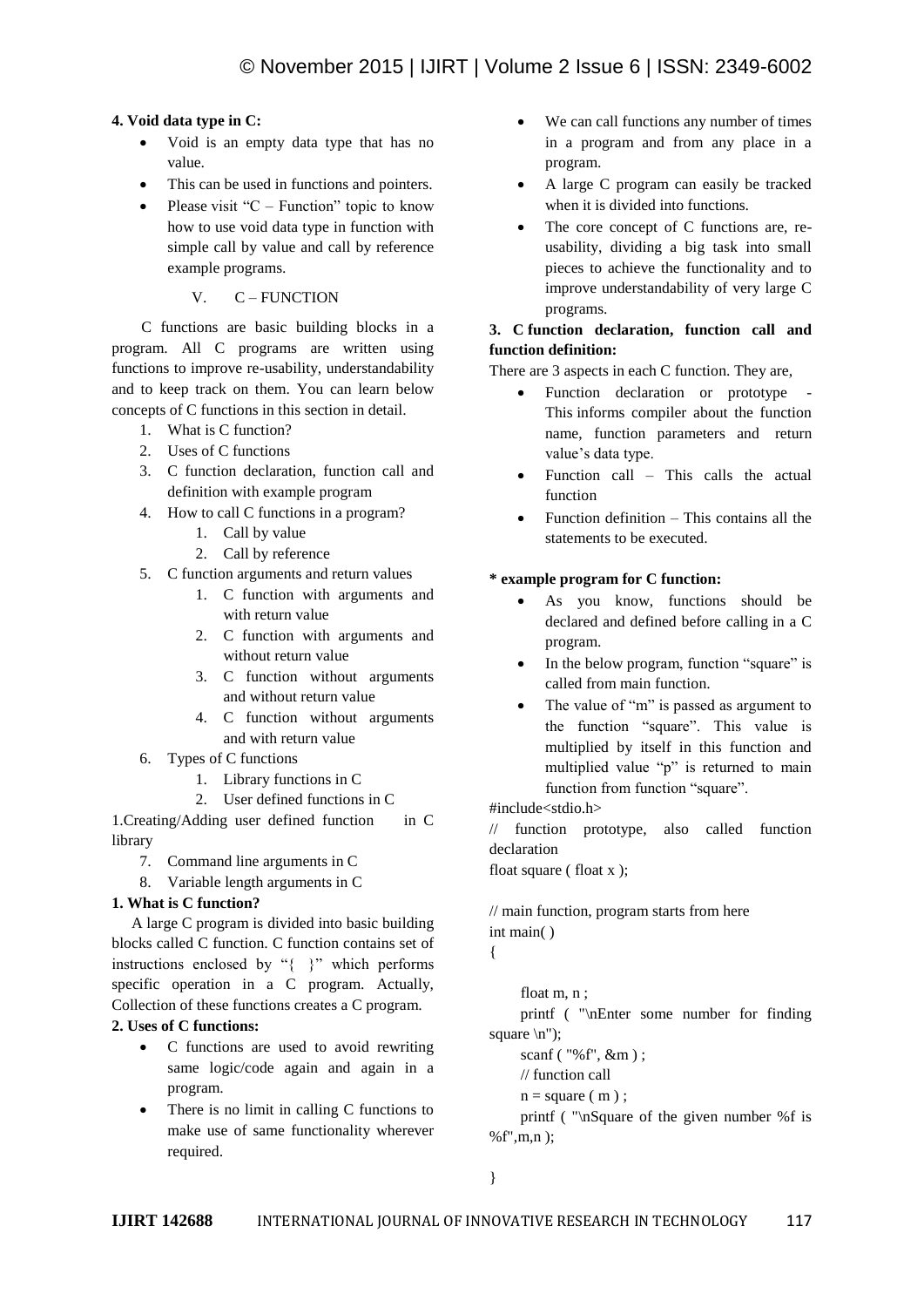float square (float x )  $\frac{1}{2}$  function definition {

```
 float p ;
p = x * x;
return (p);
```
#### } **Output:**

Enter some number for finding square 2 Square of the given number 2.000000 is 4.000000

### **4. How to call C functions in a program?**

There are two ways that a C function can be called from a program. They are,

- 1. Call by value
- 2. Call by reference

### **1. Call by value:**

- In call by value method, the value of the variable is passed to the function as parameter.
- The value of the actual parameter can not be modified by formal parameter.
- Different Memory is allocated for both actual and formal parameters. Because, value of actual parameter is copied to formal parameter.

Note:

- Actual parameter  $-$  This is the argument which is used in function call.
- Formal parameter This is the argument which is used in function definition

**Example program for C function (using call by value):**

- In this program, the values of the variables "m" and "n" are passed to the function "swap".
- These values are copied to formal parameters "a" and "b" in swap function and used.

#include<stdio.h>

// function prototype, also called function declaration

void swap(int a, int b);

```
int main()
```

```
{
```
int m = 22,  $n = 44$ ;

// calling swap function by value

```
printf(" values before swap m = \%d \quad n =
```
%d", m, n);  $swap(m, n)$ ; }

{

void swap(int a, int b)

```
 int tmp;
  tmp = a;a = b;
  b = \text{tmp};printf(" \nvalues after swap m = %d\n and n =%d", a, b);
```
# **Output:**

}

| values before swap $m = 22$ |   |     |    |  |
|-----------------------------|---|-----|----|--|
| and                         | n | $=$ | 44 |  |
| values after swap $m = 44$  |   |     |    |  |
| and $n = 22$                |   |     |    |  |

### **2. Call by reference:**

- In call by reference method, the address of the variable is passed to the function as parameter.
- The value of the actual parameter can be modified by formal parameter.
- Same memory is used for both actual and formal parameters since only address is used by both parameters.

# **Example program for C function (using call by reference):**

- In this program, the address of the variables "m" and "n" are passed to the function "swap".
- These values are not copied to formal parameters "a" and "b" in swap function.
- Because, they are just holding the address of those variables.
- This address is used to access and change the values of the variables.

#### #include<stdio.h>

// function prototype, also called function declaration

void swap(int \*a, int \*b);

int main()

{

int m = 22,  $n = 44$ ;

// calling swap function by reference

printf("values before swap  $m = \%d \nvert n =$ %d",m,n);

```
swap(\&m, \&n);
```
}